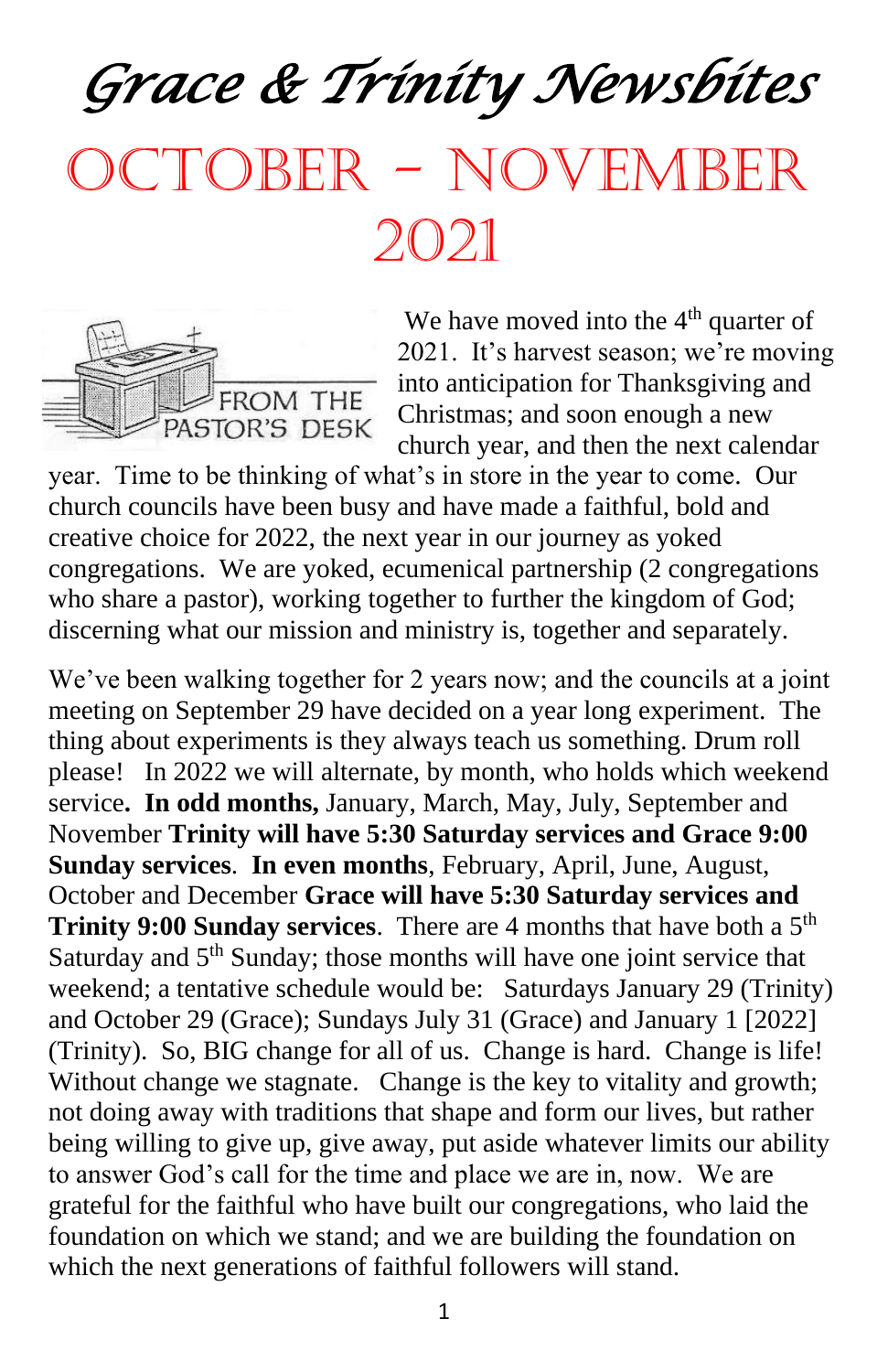So, here's what I'm asking us to do: pray, be patient, to show up, be open to God using us to witness, to invite others to worship, to remember what and who is central – we are Christians who are Congregational, Lutheran, Methodist and all baptized in the name of the Father, Son and Holy Spirit. You could use this as an opportunity to recommit to regular in person participation – after all, there are 2 options to gather; and two opportunities each weekend to invite friends to worship with you. Consider signing up to assist in leading worship for whichever service time works best for you; work this experiment and see where it leads us. Be one who 'shows up'; and if that means via livestream, say hello or at the sign of peace, offer peace to all. We are companions on a journey; stronger together than we are apart.

Also, on the topic of 'showing up', now is a good time to be sure that your tithe or offering 'shows up' too. Faithful support to the work of the congregations is being generous, according to your means. Consider online giving; it's an easy route to ensuring that your tithe is a regular part of your household budget.

The other big news for 2022 – Grace is applying to again be an internship site!!! We are a very attractive site – for 2 reasons. 1. Grace has a great reputation for its many years of training interns; a vital ministry for the larger church. 2. We are an ecumenical partnership of 2 yoked congregations. We are the way of the future for the church; excellent training ground for church leaders. We are getting to work on our application to Wartburg seminary and will know early in 2022 if we are approved, and in March or shortly thereafter if we have an intern assigned to us. Begin praying now; for us and for our future interns.

Psalm 16:11 "You [O God] will show me the path of life, in your presence there is fullness of joy…" God will show us the path; Jesus is the path, right? The way, the truth, the life. (John 14:6) The light for our pathway and the path on which we journey. Are there bumps in the road? Are we walking on a path on which we can't see the end? Yes! It's hard work that we are doing, and, *really* good work! Running the race, ready to go with God where God leads is not for the faint hearted. Thanks be to God Trinity and Grace are not faint hearted. I am excited to be your pastor! I hope and pray that Grace and Trinity will continue to work together, to listen and really hear each other, to be bold in living the Gospel, to have fun together as we worship, serve, learn and pray together.

Traveling mercies, Pr. Priscilla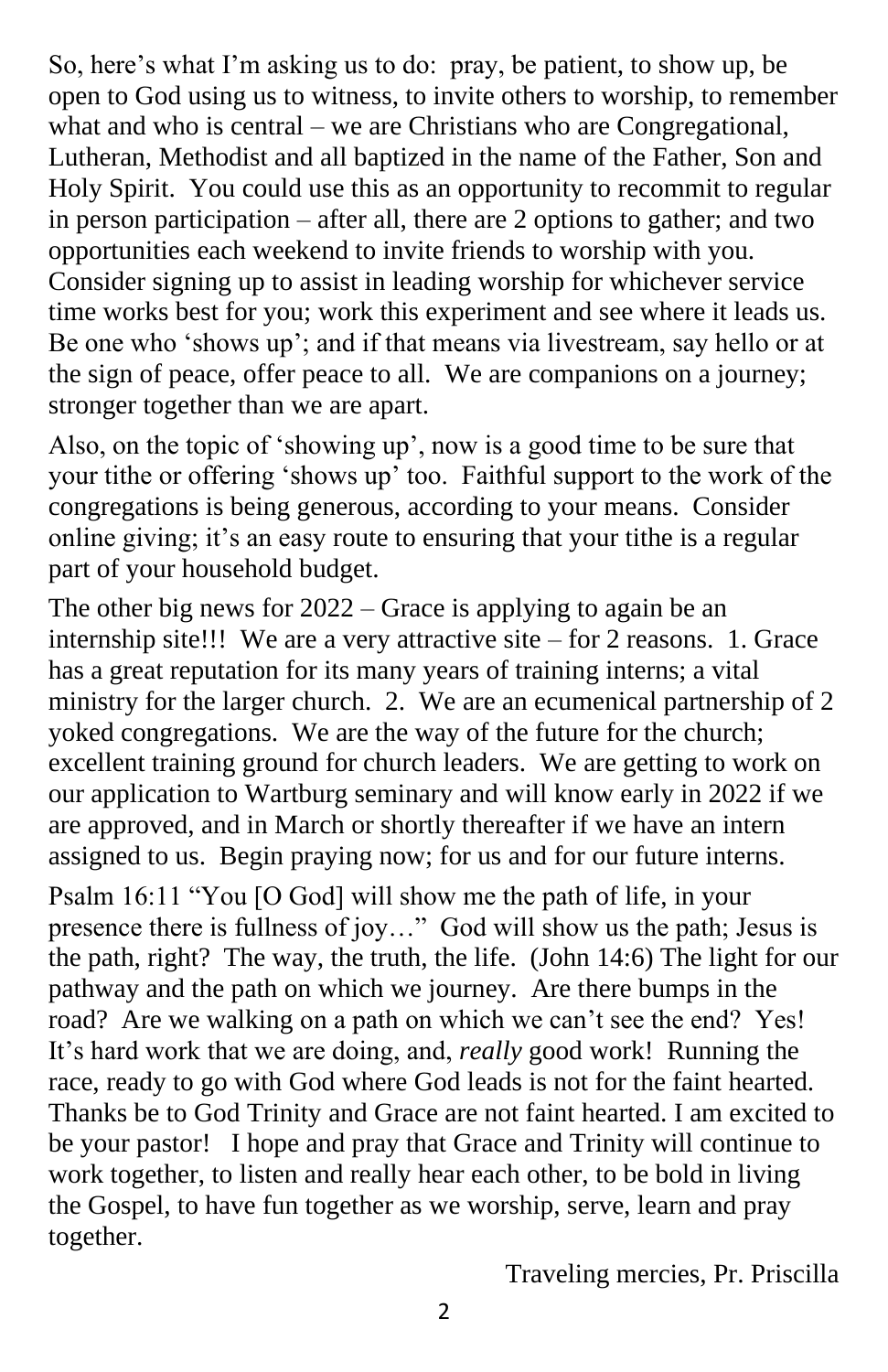Our councils did make a big decision; prayerfully one we believe will be good for both congregations. We could have had months of seeking opinions ahead of time and then made a decision; however, we think that giving it a year and evaluating as we go is a good path forward for us right now. We always want to know what people are thinking and what ideas are floating around; so, talk to any council member, come to a meeting, read the minutes, ask questions; and always, pray that we are faithful in doing God's work. Robert Wilson (Grace) & Steve Blocher (Trinity) I know it seems far down the line, but here's the Advent & Christmas

schedule:

November 27 & 28:  $1^{st}$  Sunday of Advent. Both congregations will have a 'Hanging of the Greens' service and decorate for the seasons. Plan to wear work clothes so you can help decorate. I'm thinking there might be a meal after each, but that is still in the works.

Advent Wednesdays at Grace: "The Journey. Walking the Road to Bethlehem" - December 1, 8, 15 & 22. Tentative schedule: Supper served between 5 & 6. Service from 6:15-6:45; led by our Sunday school classes; this will be a 'program' in 4 parts! You won't want to miss. A 9-13 minute video that sets the scene for the service will be shown during the meal; a bit after 5 and again at 5:45.

Christmas Eve is a Friday. Services will be \*2 and 5:30(candlelight) at Grace; 7(candlelight) at Trinity. As always, it is lovely to have special music for these services. Instrumental solos, duets, etc. are fabulous; as are solos and duets; choir, bells… Think on these things; be brave, be bold, share your talents and skills. There's still plenty of time to practice and prepare.

\*Last year this seemed to be an attractive option for those who prefer not to drive after dark or for those who are traveling later in the day for family meals; so, we are trying it again.

Christmas evening service at Trinity? Likely not, but let council members know what you think.

December 26 – Carols and Communion. Fellowship in the parsonage after service.

Men's Ecumenical Advent breakfast @ Grace, Fridays, December 1, 8, and 15; 6:30 AM. All are welcome for a short devotion, breakfast and conversation. A free will offering is received which goes toward annual scholarships.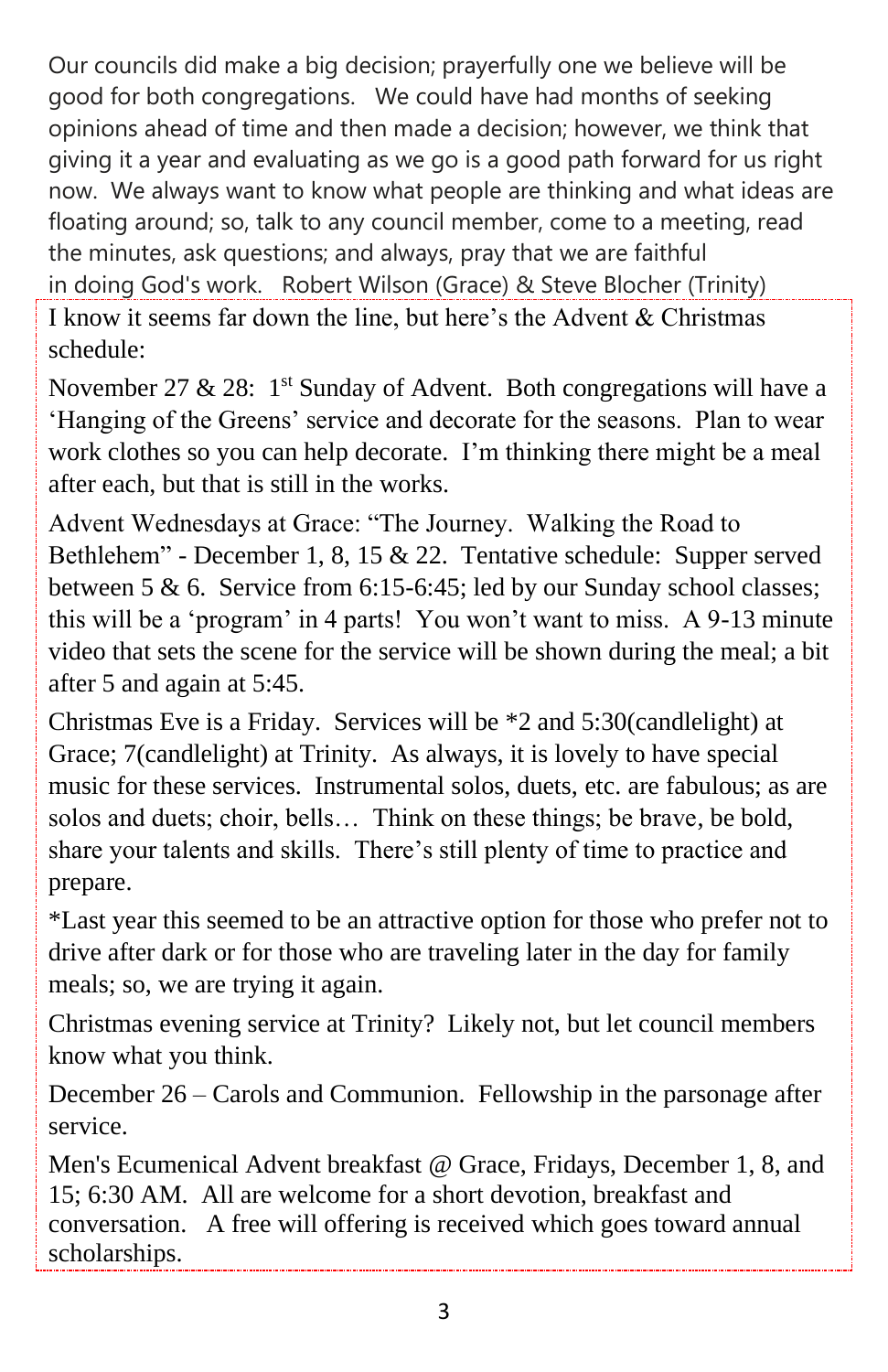Both Trinity and Grace will be receiving new members in October. If you have been considering joining either congregation, Pastor would be happy to meet with you. Trinity will receive new members on October 16; Grace on October 24.

Mark your calendars! **The weekend of November 20 & 21 there will be just one service, at 5:30 on Saturday the 20th at Trinity and the Heavenly Hens will be leading the service.** Grace had talked about asking them for a Sunday service, but the Hens are not available on Sunday mornings this year. However, they could be on a Saturday evening! So, this is a great opportunity to enjoy their ministry.

Adult Bible Study – Pastor's choice! October 27, November 3 and 10. 9:30 to 10:30 AM in the Fireside Room at Grace. October 28, November 4 and  $11<sup>th</sup>$ . 7:00 PM at Trinity.

Trick or Treating on Main St. is October 28 from 5:30 to 6:30. Do we have 4 or 5 youth/adults who would like to get treats together and set up a table? Let Pastor know if you are interested. A Thrivent Action Team could be used to purchase treats for the 500+ who enjoy the fun.

**In Our Prayers this Week:**

# **To see an updated list please contact the office.**

Trinity News.

**October Birthdays & Anniversaries**

# **November Birthdays & Anniversaries To see an updated list please contact the office.**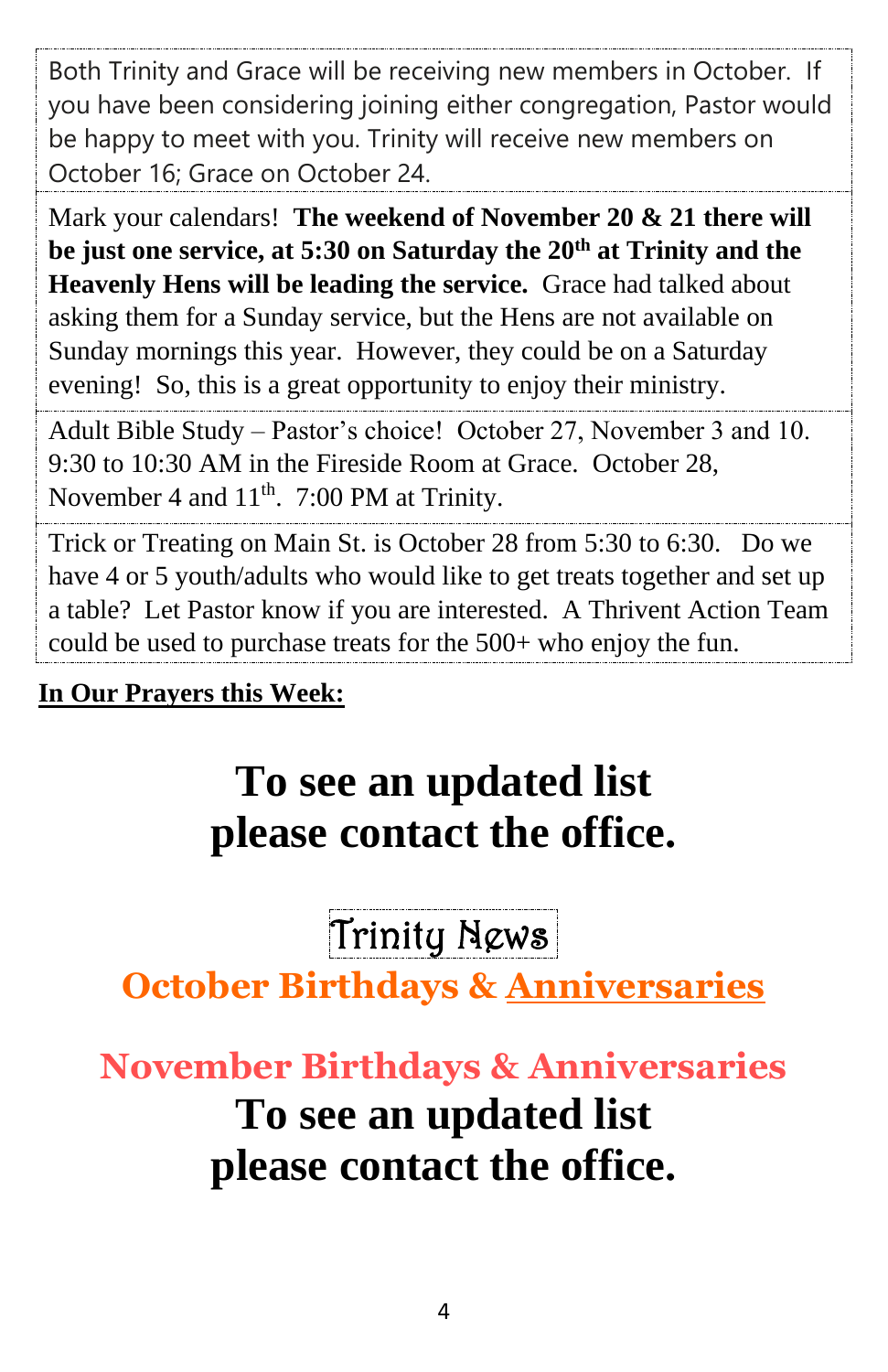**Trinity Evening Guild** met on Wednesday September 22nd. Nancy Nelson will purchase a new Microwave for Trinity using Guild Funds. Discussion was held on ideas for upcoming meetings and projects. As a Guild, the members will assist with Communion each week. The next meeting will be Wednesday, October 20th, 7:00pm at Trinity Church. At the October meeting Guild members are going to sort through the Christmas tree Crismons and make repairs as needed. Nancy will be the hostess.

## **Trinity Church UMC/UCC - Council Meeting 9/15/21**

The Leadership Council met on September 15, 2021, at 7 p.m. Present were Pastor Pricilla Hukki, Steve Blocher, Larry Merchen, Terry Nelson, Barb Schroedter, Jim Summers, Kathi Sherwood, Brenda Larson.

Pastor Hukki opened the meeting in prayer and agenda items were reviewed. The minutes of the previous meeting were reviewed. Kathi Sherwood moved to approve the minutes as amended. Barb Schroedter 2<sup>nd</sup> the motion, the motion carried.

**Treasurer's Report:** The Treasurer's Report was reviewed and discussed.

Jim Summers made a motion to approve the treasurer's report. Brenda Larson 2<sup>nd</sup> the motion. The motion carried.

**Presidents Report/Pastors Report:** an email was sent, and information was included in the newsletter regarding operational changes and the volunteer structure moving forward to serve the church.

**Reports/concerns/action items:** Discussion was held on the areas of the church that need managed as we move forward.

- **a. Maintenance/property**
- **b. Worship**
- **c. Education**
- **d. Outreach**
- **e. Other**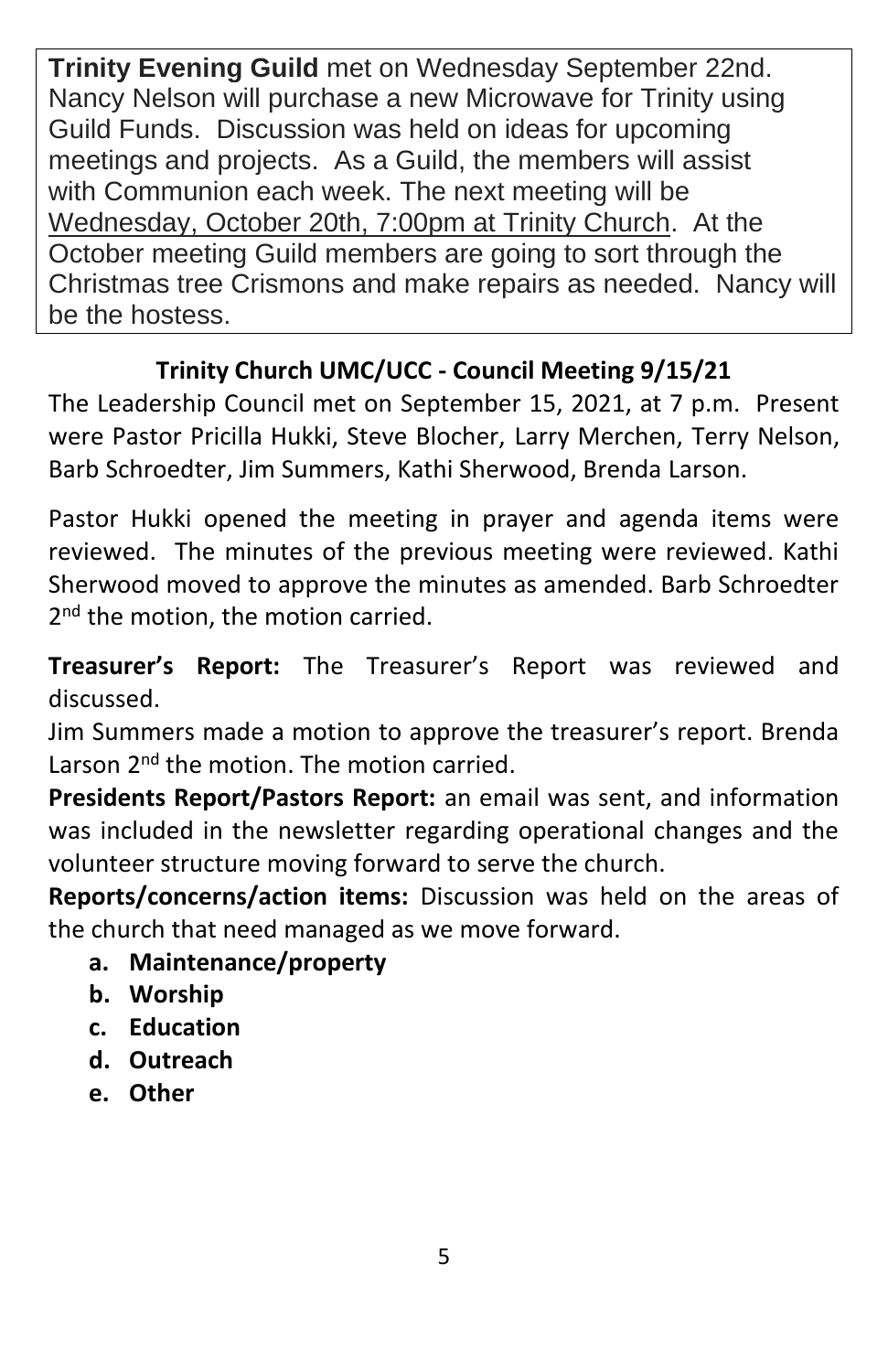Discussion held on the following…Maintenance - Larry Merchen will be the initial contact person for maintenance/property. Contact Larry or leave a note in the office for any issues.

Worship – Jeanne Moran has done this in the past. Will she continue this?

### **Old Business:**

- An update was given on the upcoming Annual Church Dinner. Brenda Larson gave an update on the ticket sales, which are going very well. We are very close to selling out our 700 tickets.
- Volunteers from both Grace and Trinity are scheduled to prepare food and work the day of the dinner. A reminder was brought up to communicate to those that have volunteered of their times and duties.
- Some discussion was held, as brought up to a board member, as to why the proceeds are going to the community playground equipment. Realizing that many changes are happening within our church and our annual dinner supporting our community and having our church associated with that donation is a benefit to our community and our church. The council does have the authority to make the decision on where the proceeds go. This may need to be better communicated next year to the congregation as a whole.

### **New Business:**

- The Memorial Book was discussed. Karen Green has been updating this. We will ask if she would continue to do so. Also, would she be interested in being in a small committee that would help determine where memorial money is spent. Others that would be a part of that committee are Barb Schroedter, Larry Merchen and Steve Blocher.
- A percentage of the Dewitts money to be donated has not been decided on. This may be discussed in the fall or at the annual meeting. There have been several options for the donation.
- It was brought up that an endorsement stamp for designated funds was needed. Larry Merchen moved to purchase an endorsement stamp, Kathi Sherwood 2<sup>nd</sup> the motion. The motion carried.
- Discussion was held on apportionments. Particularly how to put the apportionments in the budget. I.e., quarterly or monthly. This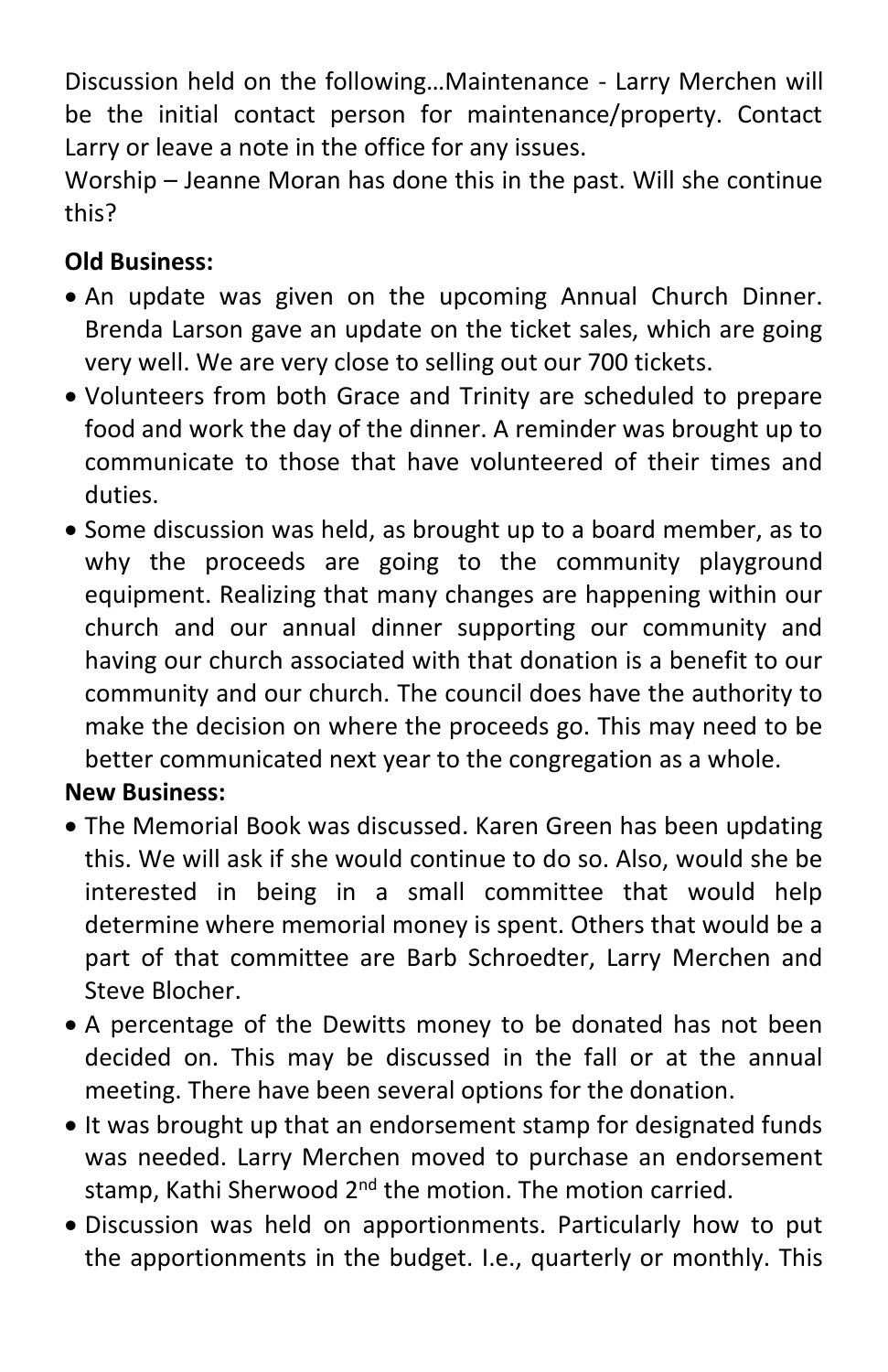will be looked at during our next council meeting, as we discuss the budget.

• Winterizing the building, - drain the sprinklers and scheduling a fall clean up, putting up stakes for snow removal was discussed.

### **Grace & Trinity will have a joint council meeting at Trinity Sept 29, at 7:00 pm.**

Items to discuss:

- a. Formalizing Trinity & Grace partnership
- b. Joint projects
- c. Joint bible study
- d. Advent and Christmas
- e. Lenten services/meals

**Bulletin information:** weekly and annual giving, attendance and action items from the Council will be included in the bulletin and newsletter.

Discussion was held on replacing the camera, which is no longer working or upgrading the sound system to plug into Mevo, and having Elite Computers look at our router to see if we need additional bandwidth. These options allow for us to continue to live stream quality services.

Babr Schroedter moved to purchase a wireless sound upgrade to the Mevo at a cost of \$700.00 Kathi Sherwood 2<sup>nd</sup> the motion. The motion carried.

Discussion was also held on the pianos in the church. Kathi Sherwood moved to get the piano in the sanctuary tuned, and to get rid of the piano in the choir loft that is not in working condition. Barb Schroedter 2<sup>nd</sup> the motion. The motion carried.

The next meeting will be Oct. 13, at 6:30pm

The meeting was closed in prayer.

**.**

Brenda Larson – Council Secretary

| Trinity – Financial Report – General Fund            |  |
|------------------------------------------------------|--|
| To see an updated list<br>please contact the office. |  |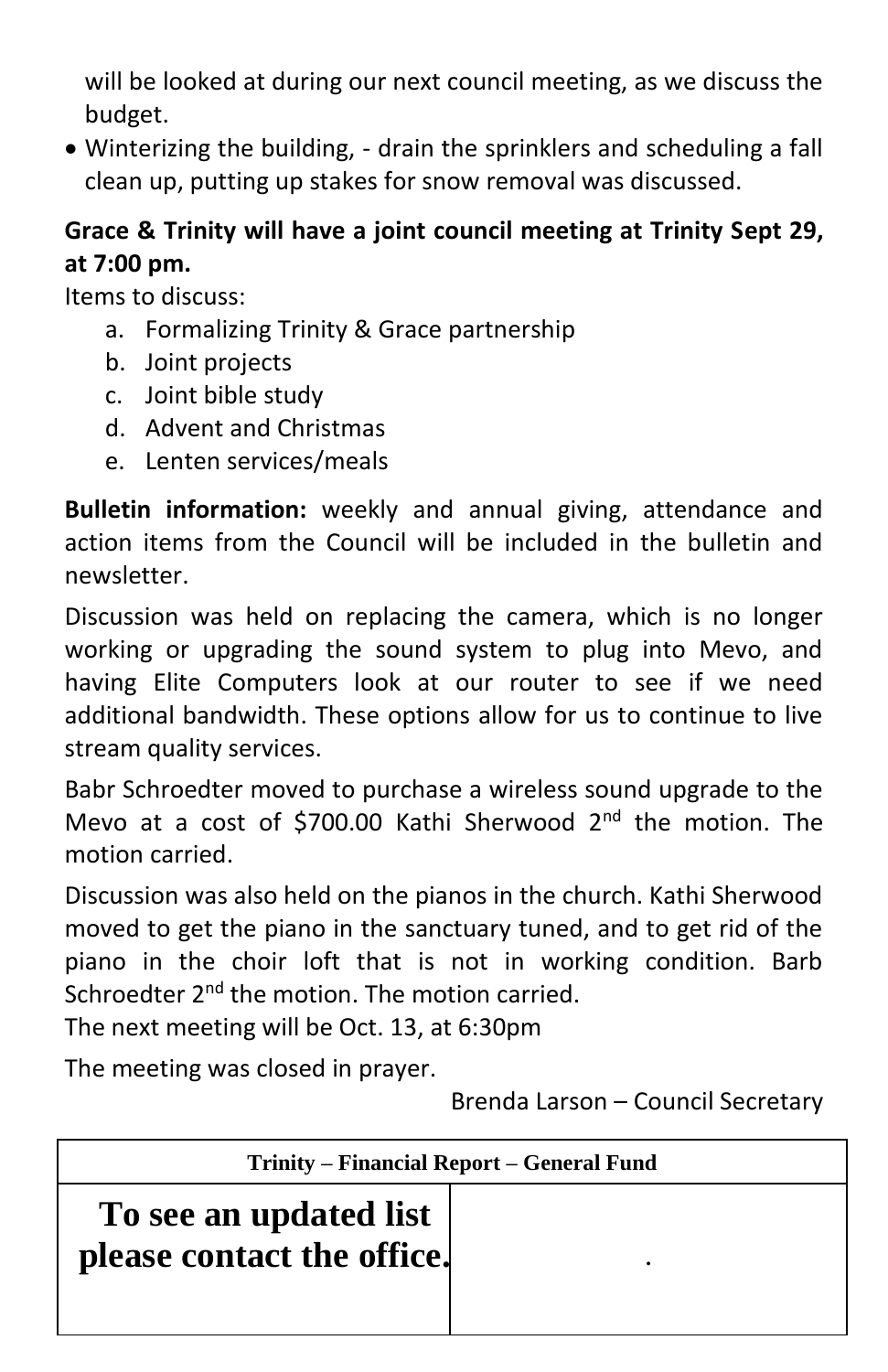Grace News

# **October Birthdays & Anniversaries**

## **November Birthdays & Anniversaries**

## **To see an updated list please contact the office.**

### **Thank You**

Thank you to the Church Council, Pr. Priscilla and everyone that thanked me after worship on the 26th for my 10 years as Parish Coordinator with presenting me with the brick to be placed in the "Brick Garden". I feel very honored to have served this time with my CHURCH FAMILY!

Thanks again, Carol Sellentin

## **Drive – Thru Lasagna Supper Sponsored by the Women of Grace, WELCA with help from the Trinity Women & Christian Ed. Kids**

We are again having a "drive-thru" Lasagna Supper. Mark your calendars for Wednesday, October 20. The meal will be lasagna (beef or chicken), bread stick, salad and dessert. Serving from 5:30 - 7:30. We will be selling tickets for \$8.00. We will be limiting the number of tickets sold, so buy your tickets earlier rather than later. There will be no meal available without a ticket. You may purchase tickets from one of several women of the church or call Mary Vander Pol or Teala at the church office during office hours

The proceeds from our supper will be disbursed to further the work of the church missions, local needs and projects, and help maintain church needs. If you would be willing to help with preparing and/or serving, please let Mary Vander Pol know.



The September 13 meeting of Friendship Circle was attended by Ruth Maresh, Linda Lofgren, Nancy Petersen, Mary VanderPol, Mary Thomas, and Vicki Furchert. Ruth served as Bible Study Leader and hostess. She introduced her lesson with some words about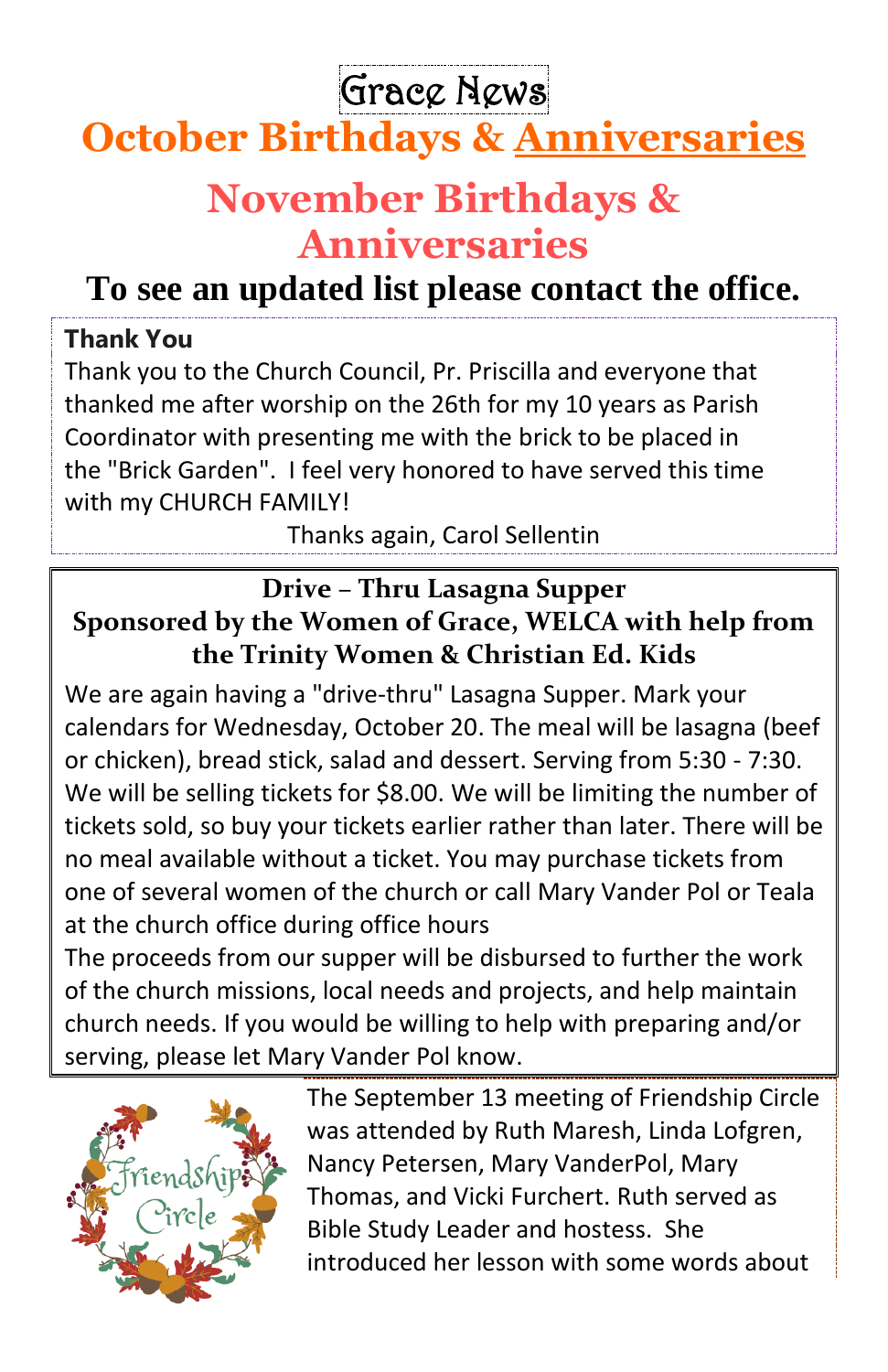the recent 9-11 memorial services. We shared some thoughts and feelings about the many special programs depicting the horrific images of that day and the days following, 20 years ago. We talked about how in spite of all the unimaginable pain that was inflicted, there were so many miracles, so many unselfish acts of kindness, so much love freely shared, so many people united in spirit and dedication to saving lives. We expressed our resolve to "never forget." This lesson was supported by several Bible verses Ruth had chosen for us to read aloud. Each one, reminding us that God is with us through it all.

Following the Bible Study lesson, we discussed plans for the upcoming Lasagna Drive-Thru Supper to be held on Wednesday, October 20. Mary VanderPol said she had received grants from Thrivent for advertising and groceries. Tickets have been printed and are on sale for \$8 per ticket. Posters have been printed and will be put up in various business places around town. The poster was also posted on Facebook and will be shared in other places as well. Vicki sent in another Thrivent grant application for other expenses related to the meal. It was also approved.

On Monday October 18 we will have a work night to prepare the lasagna and salads. We will plan to meet early on Wednesday, October 20 to bake the breadsticks, cut and box the cakes, and bake the lasagna.

Linda presented several designs and table grace verses that will be printed and attached to the top of the small carry-out boxes.

Vicki made a suggestion that we hire a carpet cleaner to come and shampoo the carpets in the fellowship hall, the adjoining rooms, and hallways. We agreed to pay for the fellowship hall and adjoining rooms. The matter will be taken to the council for their approval. With their support of the plan and help paying for the rest of the area, we will proceed with the carpet cleaning.

The only other matter to come before the meeting was a reminder of the 2022 Spring Gathering at Our Savior's in Wayne. No date has been set yet.

Respectfully submitted. Mary A. Thomas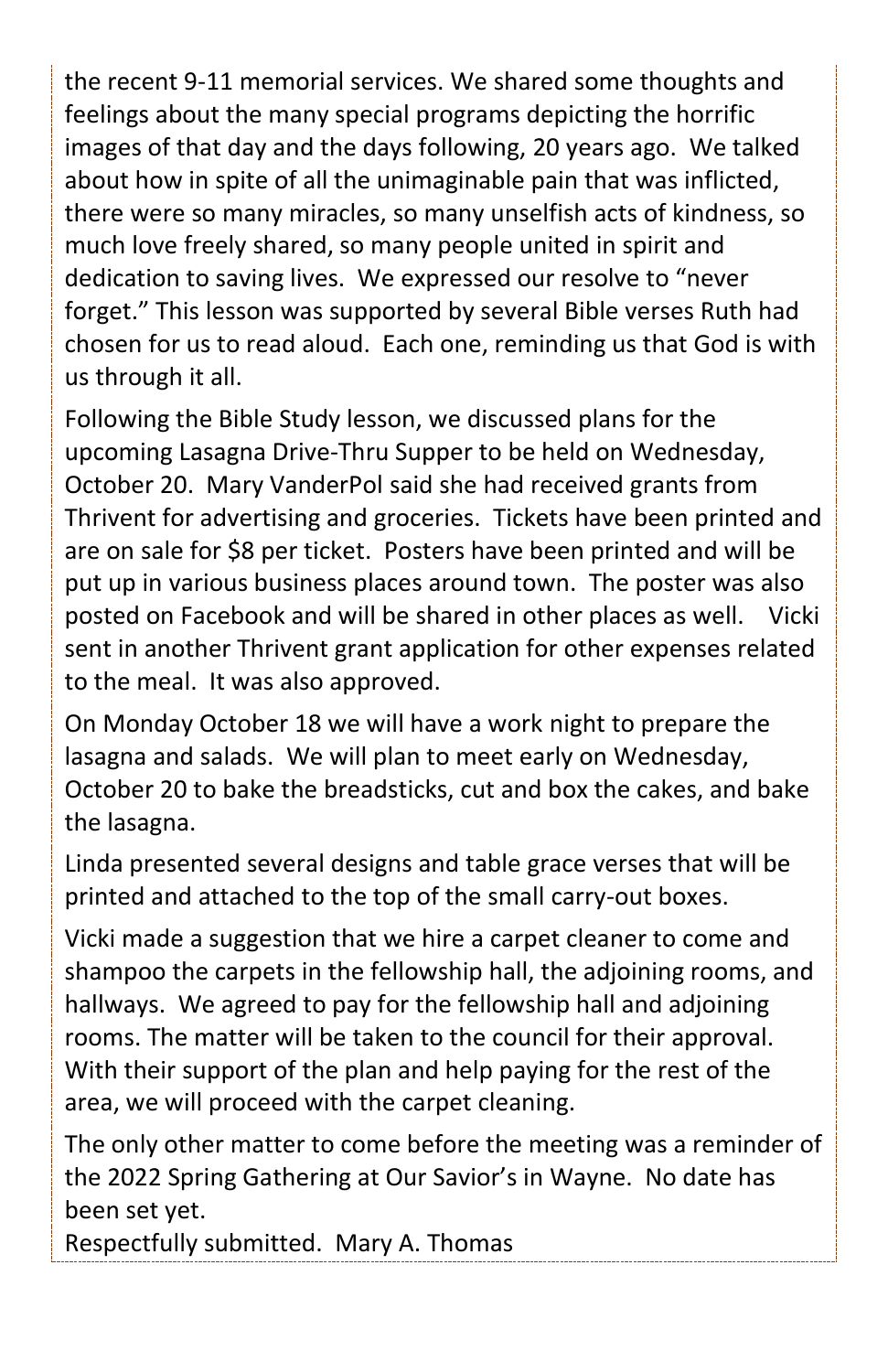

The Lord works in mysterious ways. After sewing 159 quilts last year, Pastor Priscilla challenged the Grace Quilters to try for 200. It seemed like we may be in over our heads. Increasing our quilting days from 2 to 4 days a month and lots of busy hands, the

#### Lord

gave us the power to meet the lofty goal. It looks like we will be over 200 by the time the quilts ship to Lutheran World Relief. Praise the Lord!

Grace Lutheran Church

Council Minutes September 21, 2021 (pending council approval)

The meeting was called to order at 5:30 pm by President Bob Wilson. Other council members present: Kathy Mahannah, Lynn Stofferahn, Melissa Nielsen, Pam Petersen, and Todd Kuxhausen. Pastor Hukki was also in attendance.

Melissa moved and Kathy seconded to accept the agenda. Motion carried.

Kathy moved and Pam seconded to accept the minutes from the August 17, 2021, meeting. Motion carried.

**Pastor report:** Pastor has a vacation scheduled November 14th – 30th. This will involve two Sundays without a pastor. Kathy made a motion to not have a service November 21st and encourage members to go to Trinity for Saturday service lead by Heavenly Hens. Also, in the motion is doing a Hanging of the Green service on November 28. Pam seconded the motion and it passed.

Pastor talked with the Bishop and feels encouraged that we could get an intern for next year. Kathy made a motion to allow pastor to pursue the intern process using Wartburg College. Bob seconded and motion passed.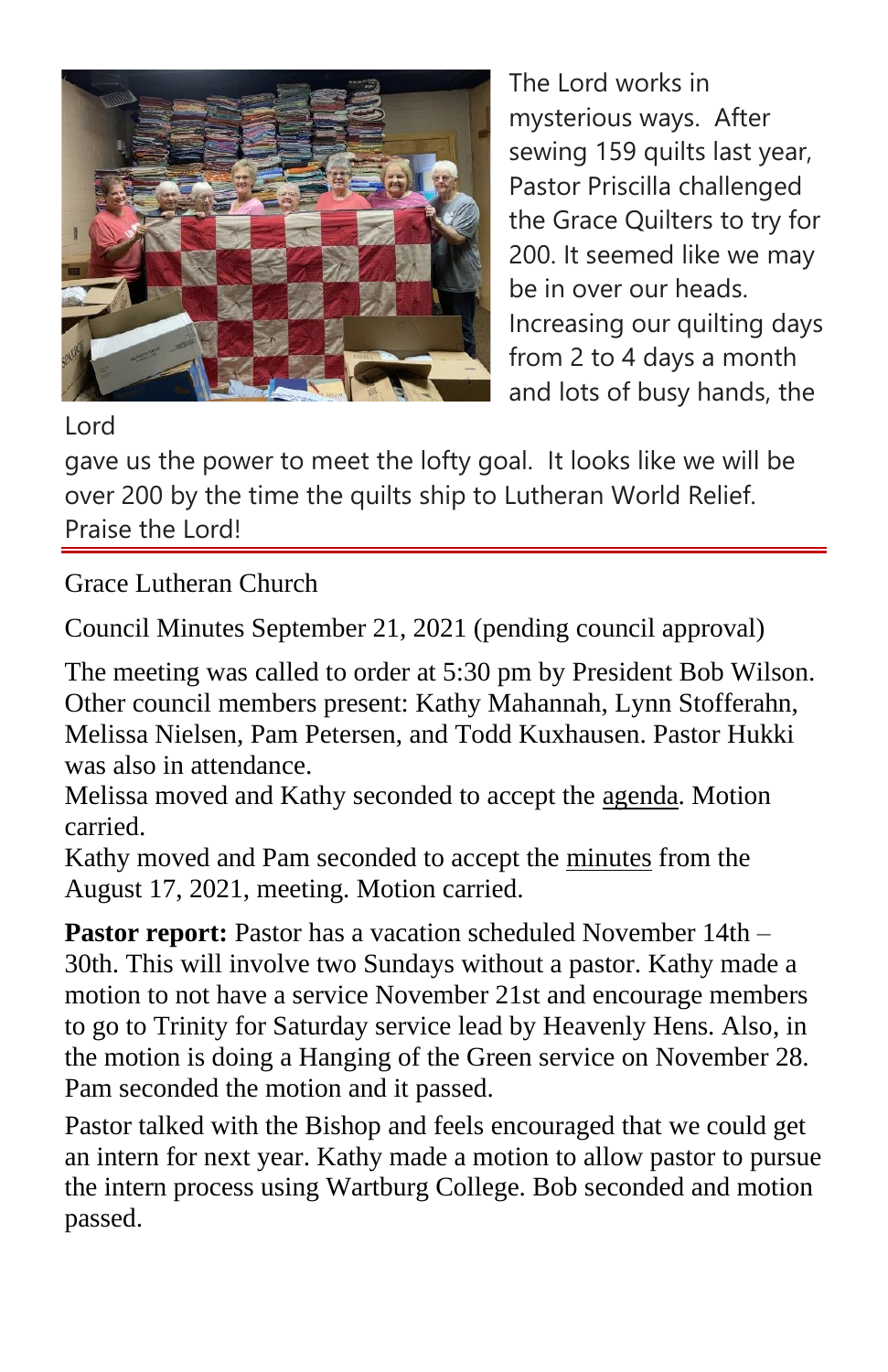**President's report:** Coffee hour to honor Carol Sellentin this weekend. Bob will ask Mary to order rolls and we will do coffee hour outside.

**Treasurer Report:** Kathy moved and Todd seconded to accept the treasurer's report. Motion carried.

## **COMMITTEE REPORTS:**

Property: Batteries were changed in the automatic door buttons and the sensor was reset.

Worship & Music: Choir and Bells have resumed practice.

WELCA: Lasagna dinner planned for October 20th. 250 tickets will be sold.

Christian Education: Wednesday classes have begun. 19 students registered, with 3 teachers and pastor leading confirmation.

Endowment: council reviewed council requests for 2022 and Todd will write up the requests to submit to Endowment for consideration.

Memorial: They are looking into doing some landscaping and will be contacting Aaron Swanson.

New Member: One family has transferred their membership back to Grace

## **OLD BUSINESS:**

· Coffee maker – Pastor will contact someone who can either fix the current machine or contract coffee and the machine.

· Stained Glass Inspection – an inspection is scheduled for September 22nd

## **NEW BUSINESS:**

· Carpet Cleaning – WELCA will pay for the cleaning of the carpet in parish hall. We will get an estimate to clean the other areas of the church upstairs and down.

· Joint Grace/Trinity Council Meeting – scheduled for Wednesday, September 29th at 6:30 pm at Trinity.

· Dishwasher – the person that is looking at the coffee pot also supplies dishwasher chemicals. Pastor will ask if he looks at dishwashers to see if it needs repairs or if they maintain them.